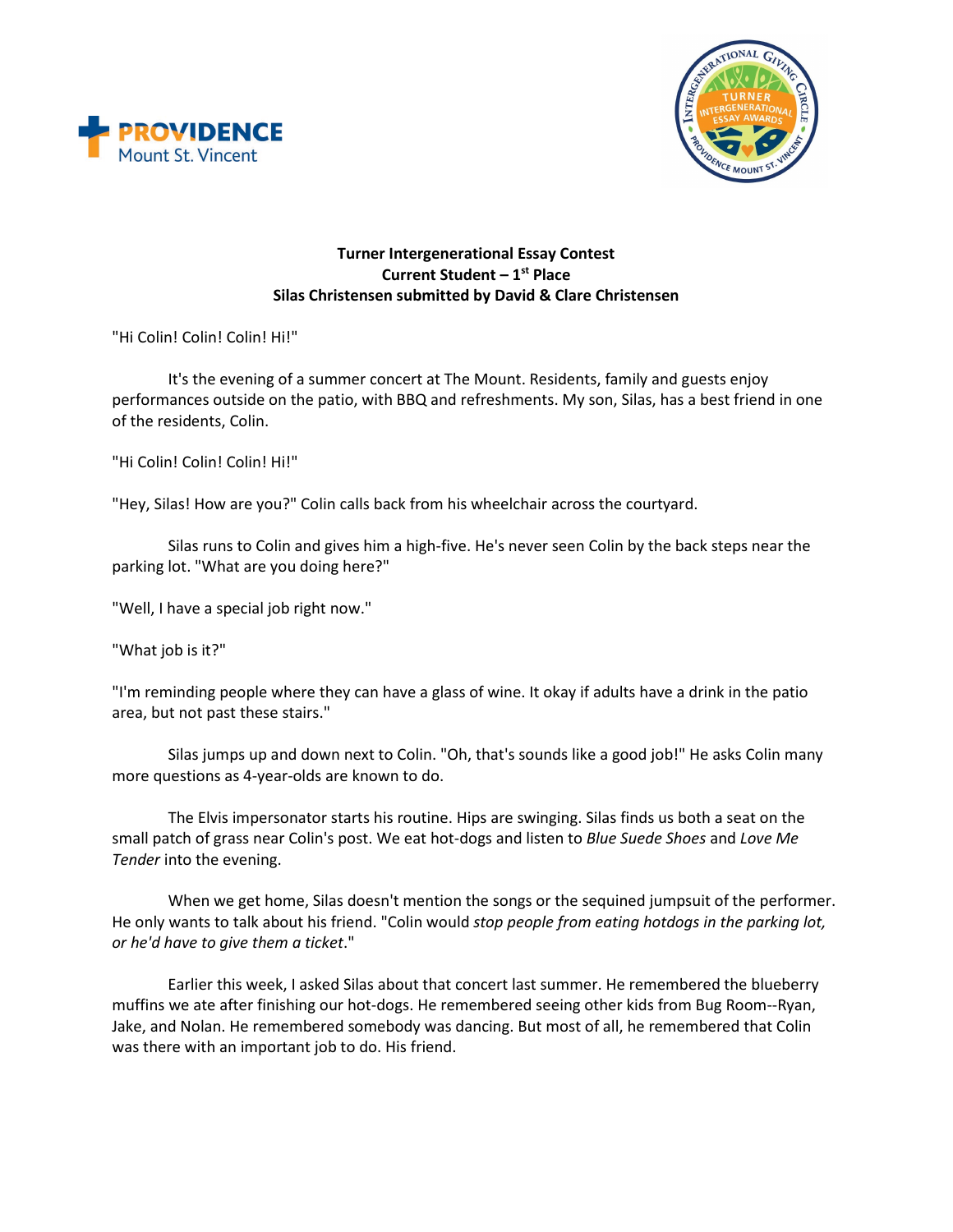



## **Turner Intergenerational Essay Contest Current Students – 2nd Place Kieran Lyons submitted by Vivian Lyons**

Providence Mount St. Vincent has played a formative role in my life since I began attending the Intergenerational Learning Center when I was 4 years old. On one of my first days there, I met Miles and Leslie, and inadvertently started a family-wide friendship now almost three decades old. Our parents are still close friends today. I loved reading with the residents, making art, and singing songs together. Going upstairs to spend time with the residents was always a treat.

Because of my time at the ILC, I am comfortable with seniors and people who are differently abled. But most importantly, my time at the Mount drove home just how important it is to include people from multiple generations in the raising of children. This belief is so deeply held for me that when we had my son, Kieran, we asked my parents to move in with us, so that he could grow up in a multi-generational home. We wanted him to benefit from the varied life experiences of his grandparents and have the opportunity to develop deep relationships with his larger family.

From the beginning, my husband and I hoped that Kieran would be able to attend the Mount. While on our prospective parent tour of the ILC, we found hanging in the hallway an old photo from when I was at the ILC! Imagine my surprise seeing myself, my friend Leslie and one of the residents in a photo from the early 1990s. For us, the ILC was not just an amazing child care facility, it felt like home.

Kieran has thrived at the ILC and adores his teachers and classmates in the Young Toddler Room. When we arrive to pick him up, he is always so immersed in playing with friends, teachers and visiting residents that he doesn't want to leave - handing us toys and running back to join his friends. Once we get him out of the classroom, he runs over to the wagons, asking to go on another visit with the residents. He clearly has already begun to make the lifelong friendships like I have from my time at the Mount. When reading books, he points to children on the pages and will say the names of his classroom friends and how they make him feel.

"Luke. Happy. Arianna. Happy. Ever. Happy." he says as he claps his hands and smiles wide.

With the multigenerational approach at home and at the ILC, our dream is that Kieran will grow up believing in the power and value of relationships. That he will know how important it is to stay connected to his elders and through his visits with the residents, be comfortable making new relationships with older adults and differently abled people throughout his life.